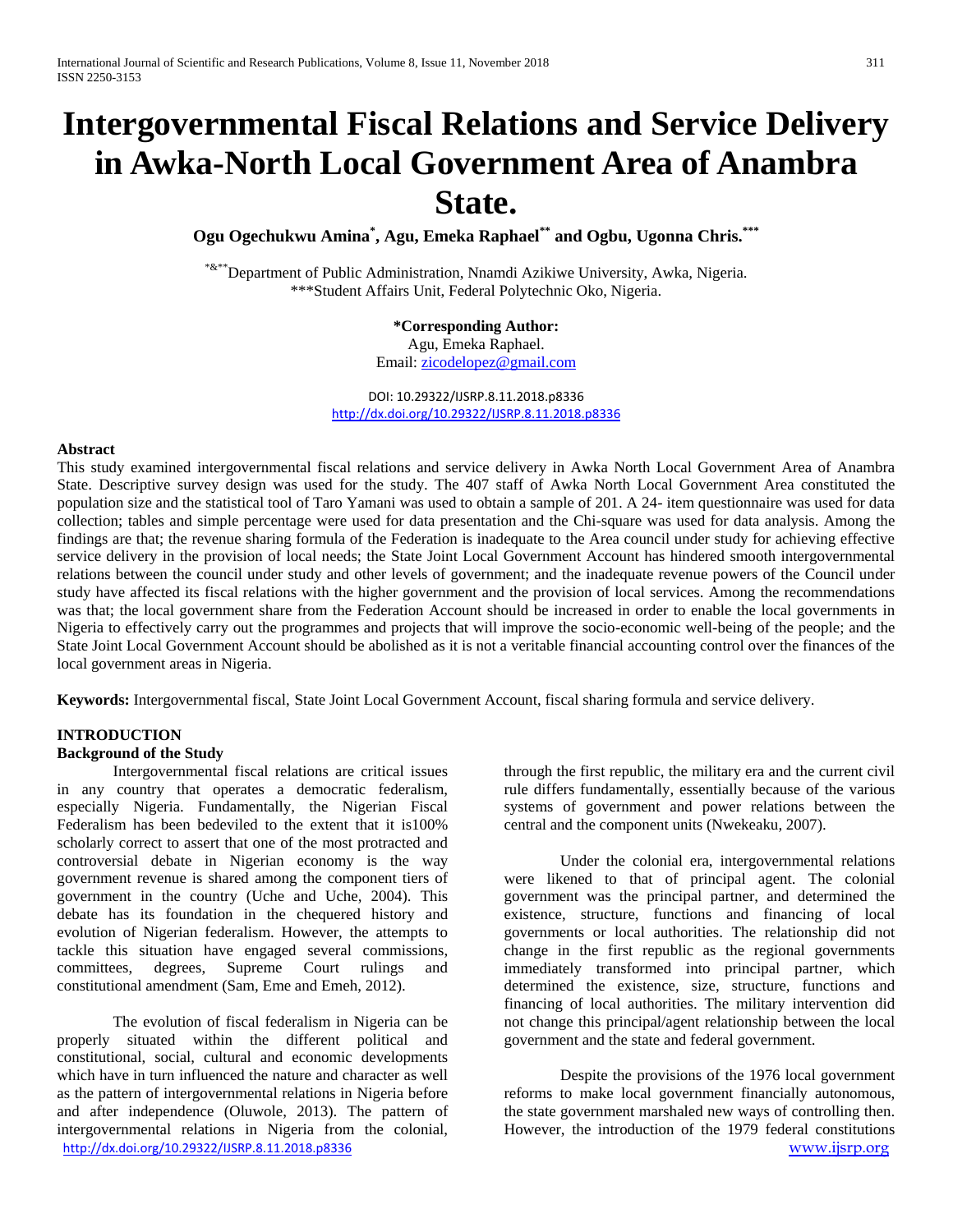changed the status of local government from the agency status to equal partners, at least in principle, all levels of government derive powers from the same constitution (Kasali, 2013; Nwekeaku, 2007; Oluwole, 2013; and Chiamogu, Onwughalu and Chiamogu, 2012).

From the foregoing, it can be deduced that intergovernmental relations in Nigeria's democratic federalism is grossly unfavorable to the local government as a third tier of government. Despite the numerous committees instituted to look into the fiscal relations between the tiers of government, their finding and recommendations have been unsatisfactory by the local government. Even with the provisions of the 1979 and the 1999 federal constitutions which aim to smoothen the fiscal relationships between the tiers of government, the local government has been continually suppressed, cheated and manipulated through the nefarious activities of most state governments in Nigeria instance abound where state government hijack the statutory allocation of the local government as well as state government refusal to pay ten percent (10%) of its total internal revenue to the local government (Okoli,2005).

Since the majority of the local governments, with reference to Awka-North Local Government Area of Anambra State, are largely dependent on the statutory allocation as a major source of revenue to execute their statutory functions as provided in the Fourth Schedule of the 1999 constitution of the Federal Republic of Nigeria and achieve effective service delivery, the focus of this study is to examine the role of intergovernmental fiscal relations on service delivery in Awka-North Local Government Area, since with a degree of relative autonomy, the local government system has been unfairly controlled by the state government.

## **Statement of the Problem**

Local government has been identified as that third tier level of government created for the purpose of efficient and effective administration of the localities. Local government, under the provision of the 1999 constitution of the Federal Republic of Nigeria is generally created by and derives their powers from the state government. The issue of relative autonomy has great consequence in the relations of local government with the federal and state governments in Nigeria.

For local government to achieve effective service delivery, there must be a coordinate and co-operate fiscal relations with other tiers of government. Hence, the issues affecting service delivery in local government administration in Anambra State, with reference to Awka North Local Government Area could be unfavourable revenue sharing formula and the politics of controlling the State Joint Local Government Account by the State Governor and inadequate revenue powers which hinder the ability of most local government areas with reference to the area council under study from generating massive internal revenue could hinder coordinate intergovernmental fiscal relations and quality service delivery in the provision of local services.

The concurrent functions of the local government engender intergovernmental fiscal relations. Generally, the Federal and State Governments provide national/state objectives, minimum common standards, general rules and controls. Often, the Federal/State Governments provide the required financial resources in part or whole, while the Local Governments provide local managerial resources, local political control, supervision and community support. Programmes such as; Universal Basic Education (UBE), National Health Schemes (NHS), Directorate for Food, Roads and Rural infrastructure (DFRRI) etc. require cordial intergovernmental fiscal relations. When such programmes are not adequately funded, this could affect the fiscal relations between the levels of government concerned on the one hand, and deprives the local governments with reference to the area council under study of meeting the needs and aspirations of the local populace on the other hand.

## **Objectives of the Study**

The broad objective of this study is to examine the role of intergovernmental fiscal relations in service delivery in Awka-North Local Government Area. However, the specific objectives of the study are to;

- i. Ascertain the extent to which the fiscal sharing formula of Awka-North Local Government Area has affected its service delivery.
- ii. Ascertain the effect of State Joint Local Government Account on the service delivery of Awka-North Local Government Area.
- iii. Examine the extent to which programmes with intergovernmental fiscal relations are implemented inAwka-North Local Government Area.

## **Research Questions**

The following research questions were formulated for the study

- i. To what extent has the fiscal sharing formula affected the service delivery of Awka-North Local Government Area?
- ii. To what extent has the State Joint Local Government Account affected the service delivery of Awka-North Local Government Area?<br>To what extent
- iii. To what extent has programmes with intergovernmental fiscal relations been implemented in Awka-North Local Government Area?

## **Hypotheses**

The following hypotheses guided the study;

1. Hi: The fiscal sharing formula has affected the service delivery of Awka-North Local Government Area.

2. Hi: The State Joint Local Government Account has affected the service delivery of Awka-North Local Government Area.

3. Hi: Programmes with intergovernmental fiscal relations are effectively implemented in Awka-North Local Government Area.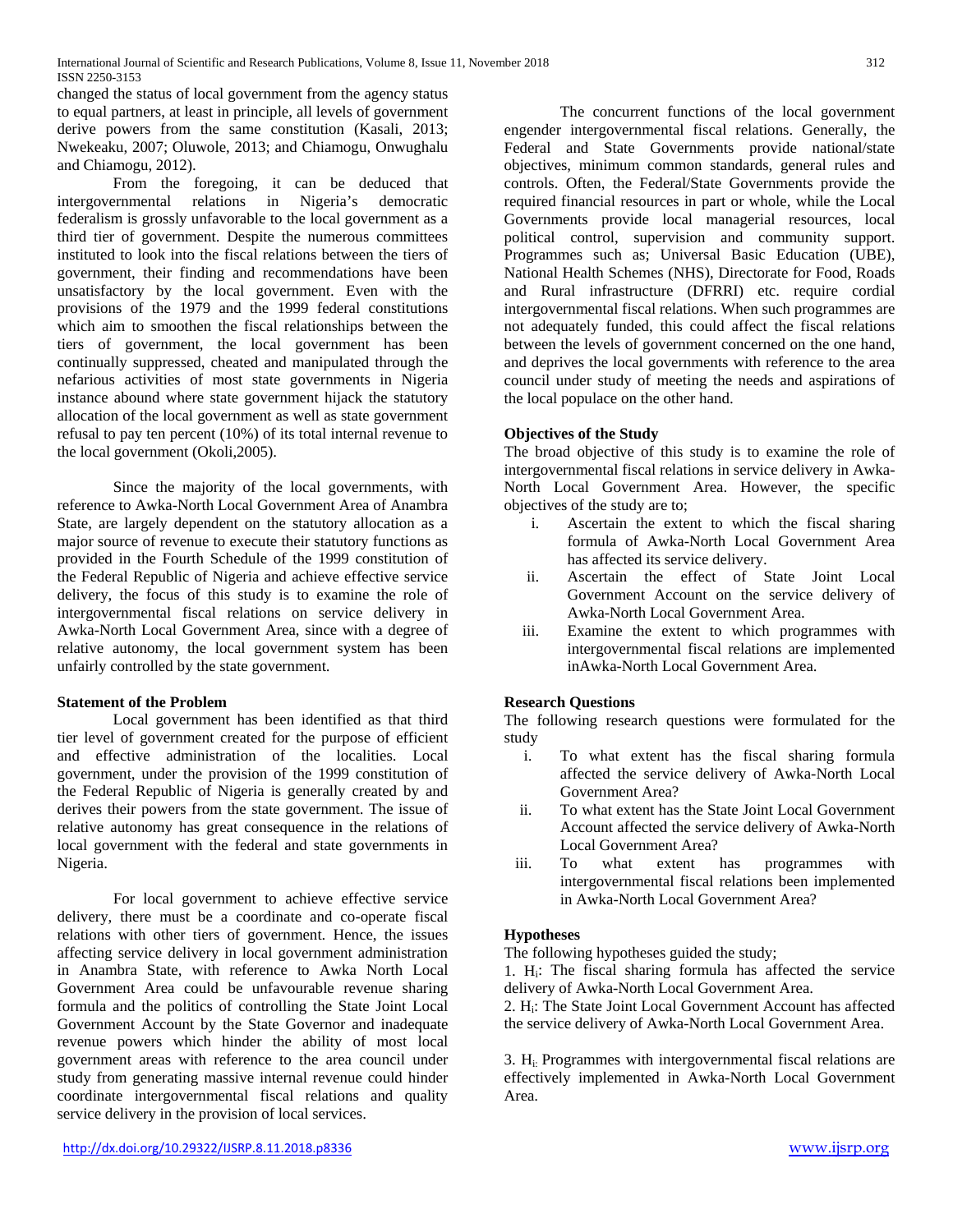## **REVIEW OF RELATED LITERATURE Conceptual Review**

#### **Intergovernmental Fiscal Relation**

Intergovernmental fiscal relations has attracted lots of research interest in the world, particularly in Nigeria where there are open conflicts, competition, and tussle for tax-related items, power over expenditure and right to revenue collection among the three levels of government. Oluwole (2013) likened intergovernmental fiscal relations federalism which suggests a legal arrangement describing the distribution of revenue among the different levels of government in a federal structure. For government to fulfill its constitutional responsibilities of maintaining law and order and providing social amenities that promote citizens well-being, government at all levels much imperatively find a revenue base.

Bello (2014) opined that in many instances, intergovernmental relations between authorities within and between levels of government are based purely on financial relations. Since 1976, both federal and state governments became statutorily oblique to pass a certain percentage of their revenue to local governments. This development has brought with it an unconscious controlling effect on local government finances. Sewell and Wallich in Akindele, Olaopa and Obiyan (2002) stated that the objectives of fiscal relations among units of federation are to;

- i. Ensure correspondence between subnational expenditure responsibilities and their financial resources (including transfers from the central government) so that the functions assigned to subnational governments can be effectively carried out.
- ii. Increased that autonomy of subnational government by incorporating incentives for their mobilize revenues of their own.
- iii. Ensure that macroeconomic management policies of the central government are not undermined or compromised.
- iv. Give expenditure discretion to subnational government in appropriate areas in order to increase the efficiency of public spending and improve the accountability of subnational officials to their constituents in the provision of subnational services.
- v. Incorporate intergovernmental transfer that are administratively simple, transparent and based on objectives, stable, non-negotiated criteria.

#### **Service Delivery**

Service delivery by Angahar (2013) refers to the provision of social or republic goods that will promote socioeconomic well-being of the citizens. Public services offered by government are numerous and include the provision of public utilities, security, economic development, projects, the enforcement of the law services at the local government level or the grassroot is aimed at moving the standard of living of the populace to the next level. Since local government is the government at the local level poised to give local solutions to local problems.

<http://dx.doi.org/10.29322/IJSRP.8.11.2018.p8336> [www.ijsrp.org](http://ijsrp.org/)

The 1999 constitution of Federal Republic of Nigeria in the Fourth Schedule spelt out functions which the local government must statutorily perform to achieve effectively service delivery. Some of these functions include;

- i. Establishment, maintenance and regulation of slaughter slabs, market, motor parks and public convenience
- ii. Construction and maintenance of road, streets, street lightings, drains and other public highways, parks, gardens, open spaces or such public facilities as may be prescribe from time by the State House of Assembly.
- iii. Provision and maintenance of public conveniences, sewage and refuse disposal.
- iv. Assessment of privately owned houses or tenements for the purpose of levying such rates as may be prescribed by the House of Assembly of a state.
- v. Provision and maintenance of primary, adult and vocational education.
- vi. Development of agriculture and natural resources other than the exploitation of minerals.
- vii. Provision and maintenance of health services

The first four functions are mandatory local government functions while the last three are shared functions; i.e. function which the local governments will perform in conjunction with the state governments. These functions are vital to make appropriate services and development activities responsive to local wishes and initiatives. They also require huge financial resources to carry out these functions hence the need for coordinate and cooperate fiscal relations among the three tiers of government endangers conflicts and struggles. Consequently, the federation will be thrown into chaos. But a cordial and cooperate fiscal relations among the three tiers of government will facilitate easy flow of funds and effective service delivery among the three levels of government, particularly the local governments.

## **Revenue Sharing formula and Local Government Service Delivery in Nigeria**

The ever-increasing clamour from local governments for increase in their shares of revenues from the federation account as Adeyemo (2009) posited is a justification of the lopsidedness and inefficiency that have characterized the national revenue mobilization policy, allocation and administration. Except this trend is revisited and corrected, the finances and performances of the three tiers of government especially local governments will be in jeopardy. Moreso, local government revenue structure relies heavily on statutory allocations from the federation account.

Local government may prove to be an empty shell if it has no or limited revenue-raising powers. Local government is said to be financially independent or sufficient when it receives direct revenue allocation from federation account, exercises jurisdictional powers on its taxing areas and incurs its expenditure without any form of external control.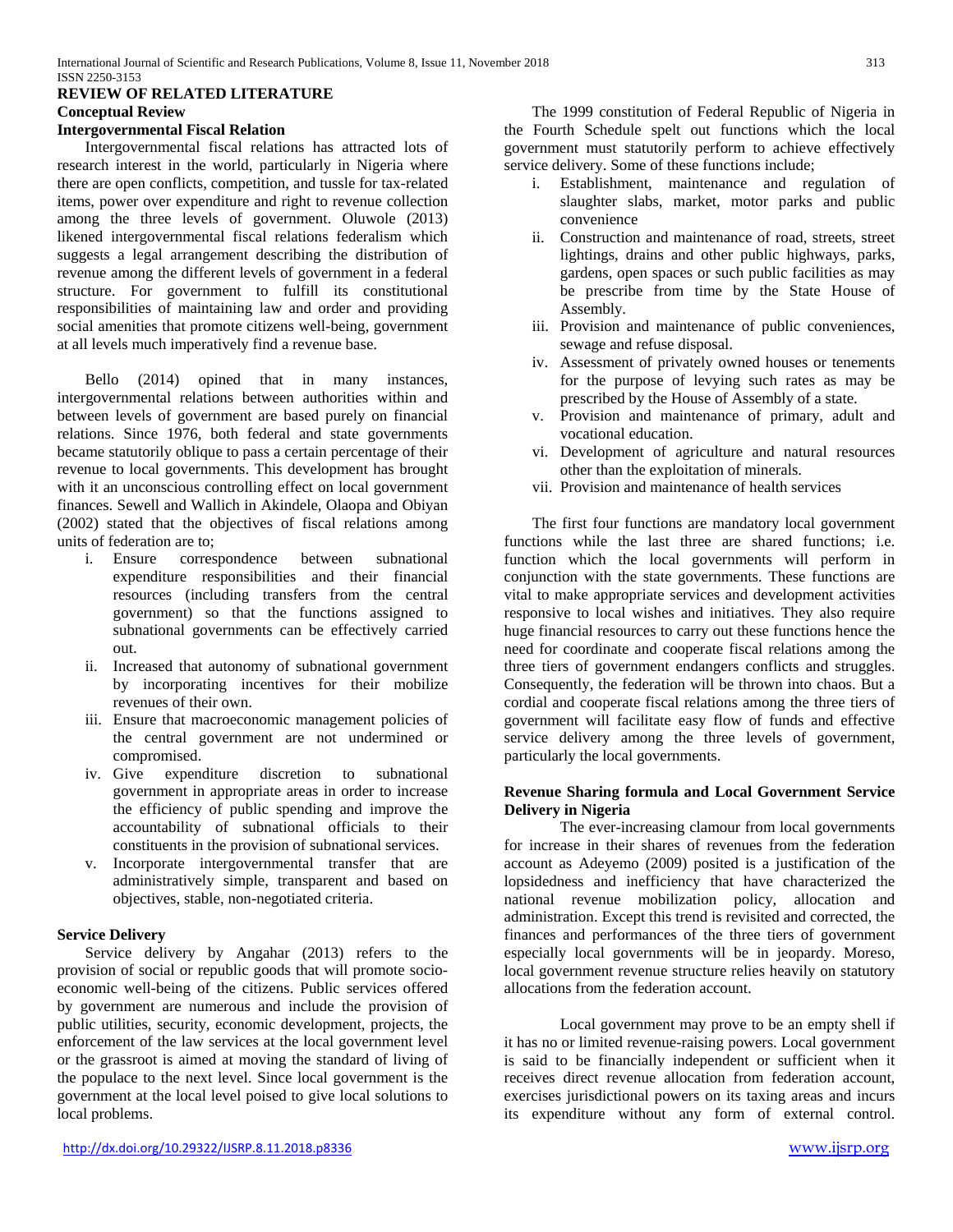Discussing the inability of local government to raise needed funds, Iliyasu (2011) affirmed that the present fiscal arrangement has manifested in weak fiscal capacity of local governments- Local governments are given functions with high investment outlay and low returns. Also, the internal revenue of local government (3%) is very low - compared with their revenue allocated from the federation account (above 70%); insufficient to prosecute their development programmes. The low internal revenue base is the result of the types of taxes assigned to local governments which unfortunately have low yields and high cost of administration. Local governments, therefore, have tended to depend largely on the Federation Account.

## **State Joint Local Government Account and Service Delivery in Nigeria**

Finance is essential in enabling local governments' transform the lives of the rural dwellers through the provision of social service and rural infrastructural like the construction and maintenance of rural roads, markets, schools, health centers. Despite the fact that the funding of local government in Nigeria is an important aspect of fiscal federalism and intergovernmental relations, it has suffered setbacks, this circumventing development at the grassroots. This ugly trend is usually associated with, among other underlying factors, lack of financial autonomy (Agba, Ocheni and Nnamani, 2013).

State Joint Local Government Account is that account which the share of the local governments from the federation Account is kept before it is given to the local governments to carry out their statutory responsibilities. The articulation of all the financial problems of the local government precipitated the idea of having a Joint Account System for the unified local government system in Nigeria under the supervision of the state government (Ojugbelu, 2014). The problem associated with the joint account system, according to Ojugbelu (2014), are; illegal deduction from the local government statutory allocation; and diversion of local government statutory allocation. There is, according to Otinche (2014), a crisis in the management of local government of fiscal resources between the state and local governments with the creation of the State Joint Local Government Account. The efficient management of local government finance is constrained by the political impurity of state governors and this has undermined grass roots development.

This interference, according to Chukwuemeka, et al (2014), in the local government financial autonomy reasonably accounts for their inability to initiate and execute development programs of projects. This is understandable in view of the fact that the local government in Nigeria rely on the statutory allocation from the Federation account for between 90-95 percent of their financial expenditures every year (Halidu and Bello, 2012)

State Joint Local Government Account is a bane to many local governments, if not all, in Nigeria and has severe

intergovernmental fiscal relations between the state and local governments. This issue is particularly visible in Anambra State where the successive State Governors seize, interfere, delay and manipulate the local government funds in the joint account. In most cases, according to Uhunwuangho and Aibieyi  $(2013)$ , the state Governments make several deduction, such as counterpart funding of projects income tax (upfront) by local government employees (payee) etc. before remitting to councils whatever it deems fit.

This situation is worsened under transition committee chairmanship of local government councils. As usual, no transition committee chairman has the guts to question the governors of the state that magnanimously appointed him. Hence State Joint Government has great effects on the relations between the state and local government and service delivery at the local level in Nigeria.

## **Local Governments' Revenue Powers and Service Delivery in Nigeria**

According to Adesopo (2011), the centralized nature of inter-governmental fiscal character has had some negative impacts on the political system of Nigeria and on the whole it has continued to threaten the sustenance of its existence as a federation. In the first place, centralization of fiscal power encourages fiscal dependence. States and local governments are therefore prevented from enjoying the deserved principle of self-determination that is primary to the practice of federalism. This is against the fact that these states and local governments are created to enable people to be free and independent and in addition have access to rights and privileges within the state to which they belong.

Hardly can any state or local government plan on its own to prosecute a project without federal financial supportby way of allocation (Adesopo, et.al, 2004). The state and local governments, by way of extension, become dependent on the federal government to the extent that they are no longer conscious of revenue generation. Rather, they compete for revenue sharing to the extent that it has been generating conflict of interest between the federal and other tiers of government and even among the states and geo-political zones.

## **Theoretical Framework**

The systems theory which was propounded by David Easton (1975) was adopted for this study. This theory can be looked at as a unified whole that is made up of interrelated parts. These parts which compose the units are called subsystems and they contribute to the affective functioning of the whole and produce output greater than would have been the output of the constituent units were they to perform independently. The emphasis of the systems theory is that organization must be seen as a total system that has interrelated parts of the subsystem all so represent decision units or department of an organization. Thus, the sum total of the attitudes of the subsystem will determine the effectiveness or otherwise of the main systems (Nnabuife and Amobi, 2015; and Okoye, 1997).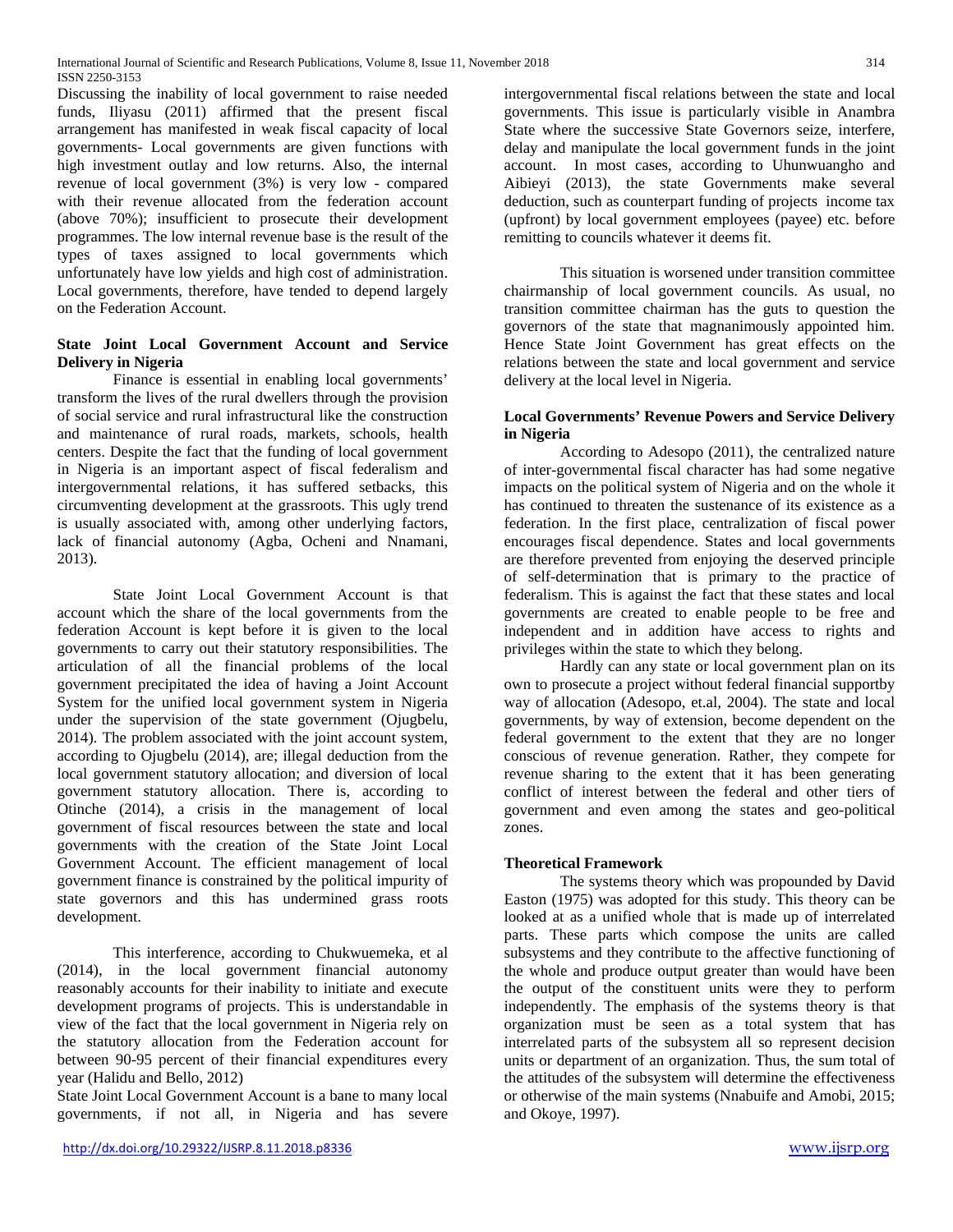This theory can be applied to this study as thus; Nigeria as a federation is the system composed of the three tiers of government which are the sub-systems. These tiers of government (federal, state and local) must effectively interact and cooperate together in order to contribute to the affective functioning of the federation and achieve effective service delivery greater than would have been the output of each tier were they to perform independently. Hence, the three levels of government are critical to the survival of the Nigerian federalism, and as such treating local governments as appendages or extension of the state government in Nigeria do not represent true federalism and affect local service delivery. It is the position of this study that the systems theory is fully suited to be used in explaining intergovernmental fiscal relations in Nigeria.

## **Empirical Literature**

Oluwole (2013) conducted a study on intergovernmental fiscal relation in Nigeria's fourth Republic: issues and challenges. The study historically reviewed revenue allocation in Nigeria and observed that the recommendations of each fiscal commission/committee set up by the federal Government do not go without any form of controversy or criticism. These controversies were responsible for the disannulling of the various revenue allocation committees by successive administrations in Nigeria. The study concluded that pragmatic initiatives and harmonize plausible options dynamic should be adopted to resolve challenges that arise from federal-state-local fiscal relations.

Kasali (2013) conducted a study on a sick federation: politics of domination in inter-governmental relations in Nigeria under Obasanjo Civilian administration (1999-2007). The study found out that the problem with Nigeria's federalism is hinged on absence of genuine democratic culture in the country because a number of federations like Switzerland, United States, Tanzania, have been enjoying relative peace and political stability resulting from their real democratic philosophies. The study concluded that there should be drastic reduction in the avenue allocated to the centre and more funds should be provided to state and local government, because these two levels of government are closer to the people than the government at the centre.

Angahar (2013) conducted a study on the impact of existing intergovernmental financial relations on effective service delivery at the grassroots in Nigeria.The study found out that the structure of the revenue profile of the local governments in Nigeria clearly indicates that they heavily depend on statutory allocation for their survival since the internal revenue sources are insignificant. There is a clear mismatch between responsibilities and revenue powers at the lower tier of government and this has greatly impaired the ability of local governments to deliver service at the grass root. The study concluded that the problems created by intergovernmental financial relationship can be resolved in a number of ways such as: re-alignment of responsibilities and revenue sources; a review of the constitution in-order to grant

local governments' financial autonomy; reduction in wasteful expenditure and corruption; increase in internally generated revenue.

Enefiok and Ekpe (2014) examined local government in inter-governmental relations in Nigeria: effects on governance and project implementation. The study therefore, revealed that right from 1954 – 1979, Local governments have been subjected to all sort of control by other tiers of government, namely federal and state governments. Based on this, the study concluded that local government should be allowed to function as governments with minimal control from the state governments. Also, the on-going National Conference should alter section 7(1) of the present 1999 and 2011 amended constitutions for local government to be constitutionally created and not state.

Ojo (2014) x-rayed intergovernmental relations conflicts and resource control in the Fourth Republic in Nigeria. Findings show that the nature of intergovernmental relations conflicts in the Fourth Republic portrayed a conflictual one in Nigeria. The conflicts were basically on the issue resource control, agitation for more revenue allocation, and the problem of local government creation which characterize the administration of Chief Olusegun Obasanjo in the Fourth Republic. The study however concluded that the intergovernmental relation is a necessary political synergy for the actualization and implementation of government policies and programme.

Inyang (2014) conducted a study on the contending issues in the management of intergovernmental relations in the Nigerian Federal administration system. Findings show that the administration of the Nigerian Government in recent past had been a failure, the blame does not belong to the local unregenerated, crude politicians, whose main goals and aspirations are to control power and authority at all cost; nor does the blame belongs to the innocent, uneducated, uninformed citizens who do not know their left from right and position in the society.

Bello (2014) conducted a study on intergovernmental relations in Nigeria: an assessment of its practice at the local government level. Findings show that there is an obvious division of powers and functions between the three levels of government in Nigeria's federal structure. However, the statutory provision which states that the Governor or the House of Assembly may assign any function to the local government without difference to this statutory provision somehow subordinates local government to the state government. The study however concluded that the processes of intervention and control between centre and periphery are inevitable but should be self-critical and follow agreed paths.

Ayo (2011) conducted a study on re-examining the failing inter-governmental fiscal relations and sustenance of Nigerian federalism: an empirical study. Findings show that the centralized fiscal power has increased the struggle for the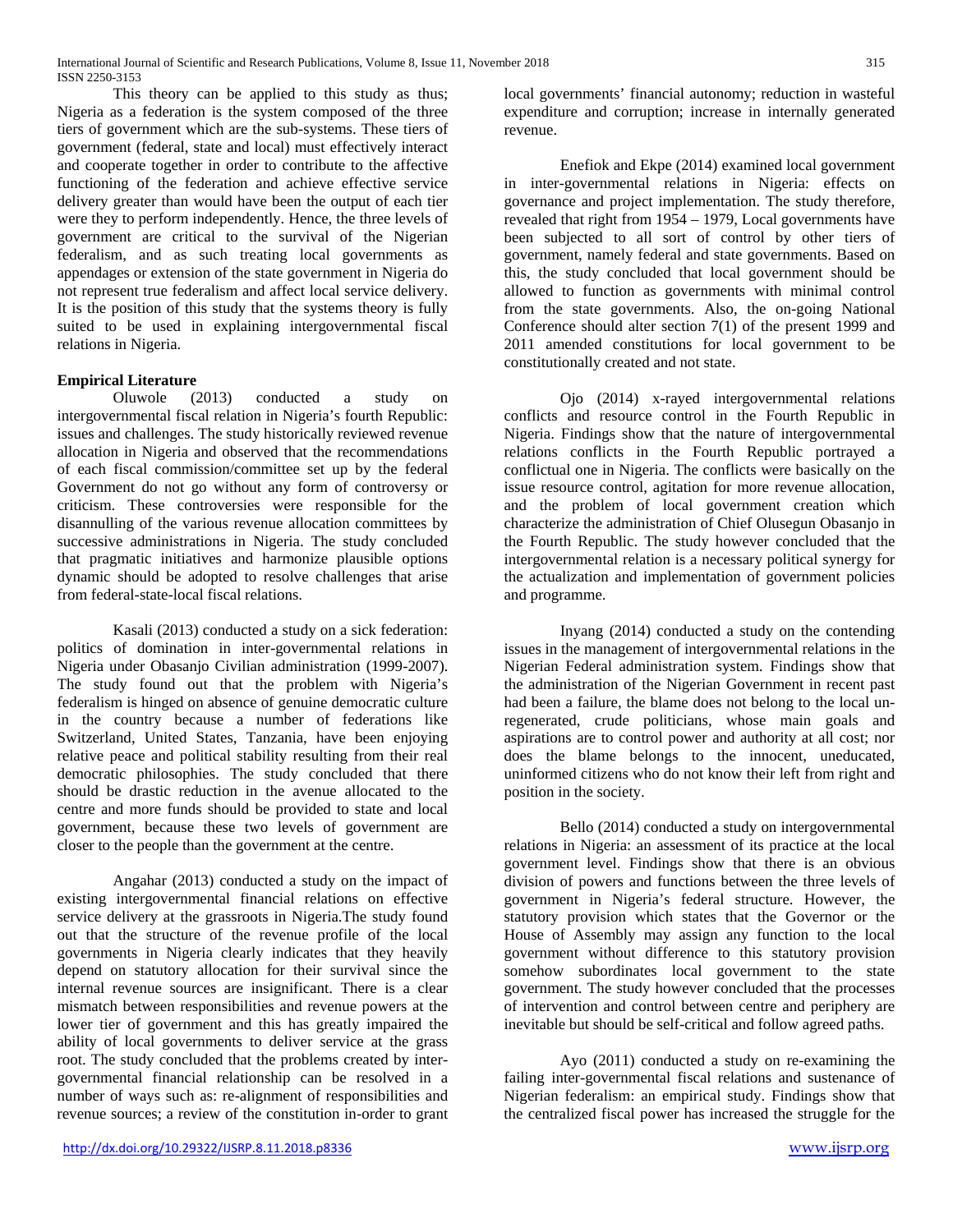control of federal power and influence among the ethnic groups and in effect leading to the overheating and instability of the polity. The major ethnic groups are always desperate in producing the President because the direction of the flow of national wealth is often dictated by the sway of political power. The study concluded that there is need to review the vertical sharing formula such that it can reflect a decentralized fiscal system. With this, the objective of bringing government closer to people through creation of states and local governments can be realized.

## **Summary of Reviewed Literature**

The effects of the intergovernmental fiscal relations on local government administration have attracted the attention of scholars. Having examined some of the researches conducted on intergovernmental fiscal relations, it was found that most studies (Oluwole, 2013; Ejeh and Orokpo, 2014; Kasali, 2013; Chiamogu, Onwughalu and Chiamogu, 2012; and Ayo, 2011) were carried out to examine the intergovernmental fiscal relations between the three tiers of government without identifying its effects on local government administration. However, Angahar (2013) attempted such when he conducted a study on the impact of existing intergovernmental financial relations on the effective service delivery at the grassroots in Nigeria. However, Angahar's study was not conducted in Anambra State, and it was theoretically based. It is this neglect that the present study intends to address. It empirically examines the effect of intergovernmental fiscal relations on the service delivery of Awka North Local Government Area of Anambra State.

## **METHODS**

#### **Research Design**

This study adopted the descriptive survey design to examine intergovernmental fiscal relations and service delivery in Awka North Local Government Area of Anambra State through administration of questionnaires and analysis of data to reach logical and objectives research findings and dependable solutions to the research problem.

#### **Population of the Study**

The population of the research included the staff (407) and inhabitants (112,192) of Awka North Local Government Area of Anambra State. Hence the population size of the study is 112,599 (ANLGA, 2015 and NPC, 2006).

#### **Sample Size and Sampling Techniques**

After identifying the population size, the statistical tool of Taro Yamani (1964) will be used to determine the sample size.

With an error limit of 0.05, population size of 112,599, the sample size was 400.

A purposive sampling technique was used select 400 respondents (200 staff and 200 inhabitants) of Awka North Local Government Area). This sampling technique was chosen because the issue of intergovernmental relations is not known by everybody in Awka North Local Government Area. Hence respondents knowledgeable about this issue were selected in order to generate reliable information to the study.

#### **Method of Data Collection**

A 16 - item questionnaire was used to gather data from the target respondents which were the staff of Awka North Local Government Area of Anambra State. 400 copies of the questionnaires were administered to the target respondents in Awka North Local Government Area. After the collection of the questionnaires, it was observed that 392 copies of questionnaires were completed and returned.

Personal interviews were also conducted on the staff and inhabitants of Awka North Local Government Area of Anambra State. This research instruments provided great insights on the problem under study, and also provided additional information which the questionnaires would not have generated.

#### **Validity and Reliability of the Research Instrument**

In order to ascertain the validity of the instruments developed for the study, the copies of the questionnaires were given to three Lecturers in the field of Public Administration for face and content validation. The instrument was accredited to have face and content validity.

Test and re-test method was used to establish the reliability of the instrument. Using the Spearman Rank Order Correlation Coefficient, a reliability score of 0.908 was obtained. This was considered high enough for the instruments to be reliable.

## **Method of Data and Analysis**

The data generated was grouped and presented in with the aid of tables and analyzed using arithmetic mean. A mean score of less than 3.0 is considered disagreed while a mean score of 3.0 and above is considered agreed. Data analysis (i.e. test of hypotheses) was done using Chi-Square  $(X^2)$  statistical tool and then subject the  $X^2$  calculated value to further measurement in order to determine the strength of relationship of the variables.

#### **Test of Hypothesis Hypothesis 1**

Hi: The fiscal sharing formula has affected the service delivery of Awka-North Local Government Area.

Result:

Critical value  $X^2$  for 4df at 0.05 level of significance = 9.49 The computed Chi-square value  $= 13.52$ 

Decision: since the computed Chi-square value is higher than the critical value, we reject the null hypothesis and accept the alternate hypothesis which states that the fiscal sharing formula has affected the service delivery of Awka-North Local Government Area.

#### **Hypothesis 2**

Hi: The State Joint Local Government Account has affected the service delivery of Awka-North Local Government Area.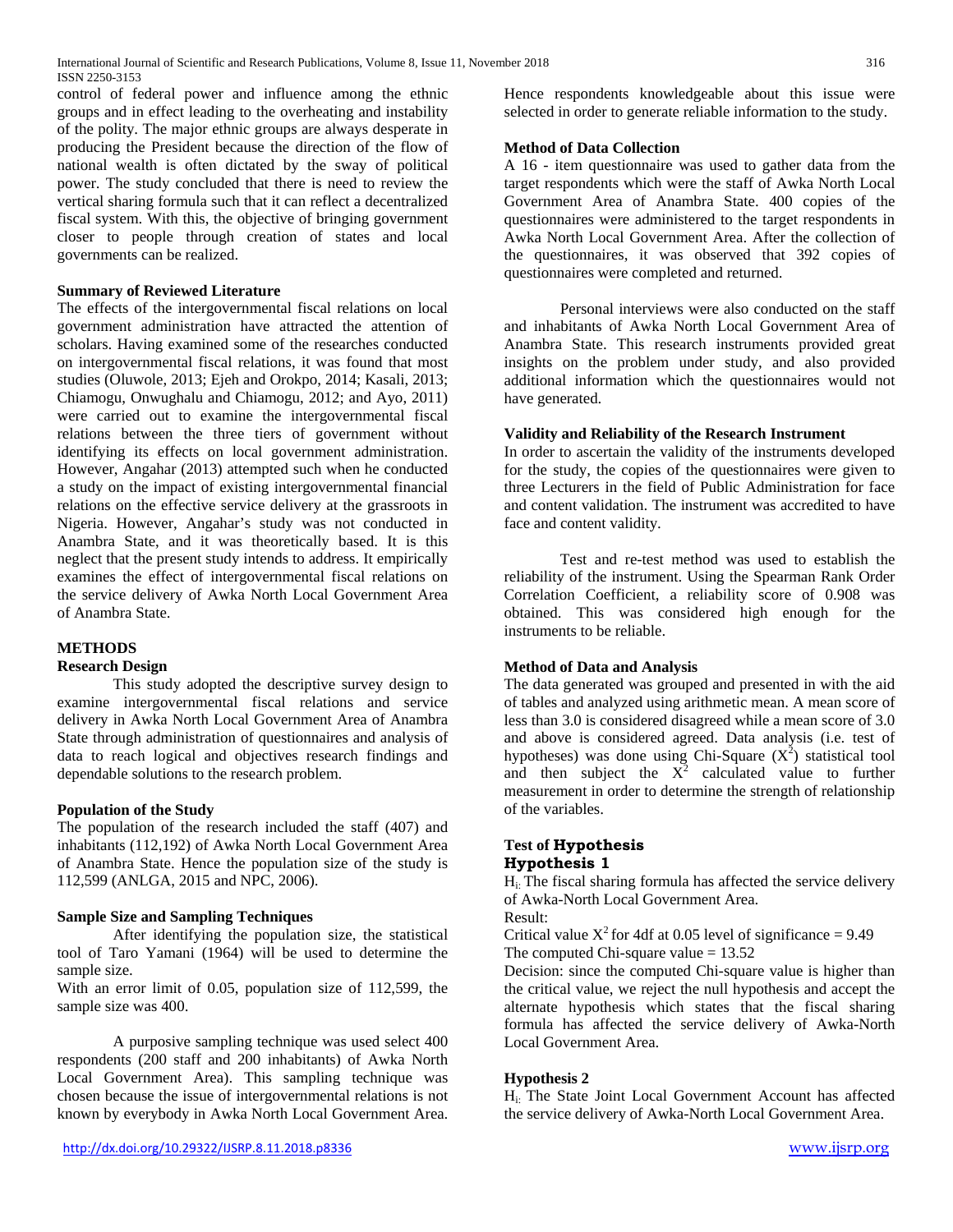International Journal of Scientific and Research Publications, Volume 8, Issue 11, November 2018 317 ISSN 2250-3153

Result:

Critical value  $X^2$  for 4df at 0.05 level of significance = 9.49 The computed Chi-square  $= 23.29$ 

Decision: since the computed Chi-square value is higher than the critical value, we reject the null hypothesis and accept the alternate hypothesis which states that the State Joint Local Government Account has affected the service delivery of Awka-North Local Government Area.

### **Hypothesis 3**

Hi: Programmes with intergovernmental fiscal relations are effectively implemented in Awka-North Local Government Area.

#### Result:

Critical value  $X^2$  for 4df at 0.05 level of significance = 9.49 The computed Chi-square value  $= 8.03$ 

Decision: since the computed Chi-square value is less than the critical value, we accept the null hypothesis which states that the programmes with intergovernmental fiscal relations are not effectively implemented in Awka-North Local Government Area.

#### **Discussion of Results**

Three hypotheses were tested in this study. Findings show that the fiscal sharing formula has affected the service delivery of Awka-North Local Government Area i.e. the revenue sharing formula of the Federal Government is inadequate to the Area council under study for achieving effective service delivery in the provision of local needs. This is in line with the findings of Wada and Aminu (2014) that many local governments in Nigeria feel that the revenue allocation formula in force is not equitable and has affected intergovernmental fiscal relations between the local government, state and federal government.

Findings from the second hypothesis shows that the State Joint Local Government Account has affected the service delivery of Awka-North Local Government Area .i.e. the State Joint Local Government Account has hindered smooth intergovernmental relations between the local government under study and other levels of government on the one hand, and impeded effective service delivery in the provision of local services on the other hand. This finding is line with the empirical results from Angahar (2013) which found out that the statutory allocations are not paid directly to the local governments but rather to states local government joint accounts, leaving the local government at the mercy of the state government; some state governments are reluctant in releasing the statutory allocations to the local governments.

Finding from the third hypothesis shows that the programmes with intergovernmental fiscal relations are not effectively implemented in Awka-North Local Government Area. The finding agrees with Adedire (2014) that delays in the disbursement of funds by the state to the local governments are a frequent occurrence. This unnecessary delay has made service delivery at the local level to suffer.

It also agrees with the findings of Akinsanya in Oluwole (2013) that intergovernmental relations in Nigeria has not only been characterized by the political and financial dependency of the state on the federal government but also by an ubiquity of the federal government in matters which the constitution of the federal republic of Nigeria 1963 reserved to the states, for example primary education and even in matters in which the federal government despite its concurrent jurisdiction had been inactive.

### **Conclusion**

The study concludes in line with the findings that local governments in Nigeria have not been treated fairly in the disbursement of the central revenue. The functions of the local government as stated in the 1999 Constitution of the Federal Republic of Nigeria are enormous requiring huge financial obligations. Hence there is need for the review of the revenue sharing formula to effectively accommodate the expanded role and strategic position which the local governments occupy in national development.

#### **Recommendations**

Based on the findings, the following recommendations were made;

- i. The local government share from the Federation Account should be increased in order to enable the local governments in Nigeria to effectively carry out the programmes and projects that will improve the socio-economic well-being and the living standard of the people.
- ii. The State Joint Local Government Account should be abolished as it is not a veritable financial accounting control over the finances of the local government areas in Nigeria. The local government should rather receive their monthly allocation from the Federation Account to improve intergovernmental fiscal relations and service delivery in the country.
- iii. National and State Governments should ensure regular flow of fund to the Local Governments in Nigeria to implement national/state programmes which are carried out in the local areas. This will enhance cordial intergovernmental fiscal relations between the tiers of government and effective implementation of programmes with national/state objectives.

#### **References**

Adedire, S. A. (2014). Local Government and Intergovernmental Relations in Nigeria's Fourth Republic. *Covenant University Journal of Politics and International Affairs (CUJPIA).*2(2), 58 - 72.

Adeyemo, D. O. (2005). Local Government Autonomy in Nigeria: A Historical Perspective. *Journal of Social Sciences.* 10(2), 77-87.

Adeyemo, D. O. (2009).'*Optimising Local Government Finance through Public-Private Partnerships'.Department of Local Government Studies*. Obafemi Awolowo University, Ile-Ife, Osun-Sate, Nigeria.